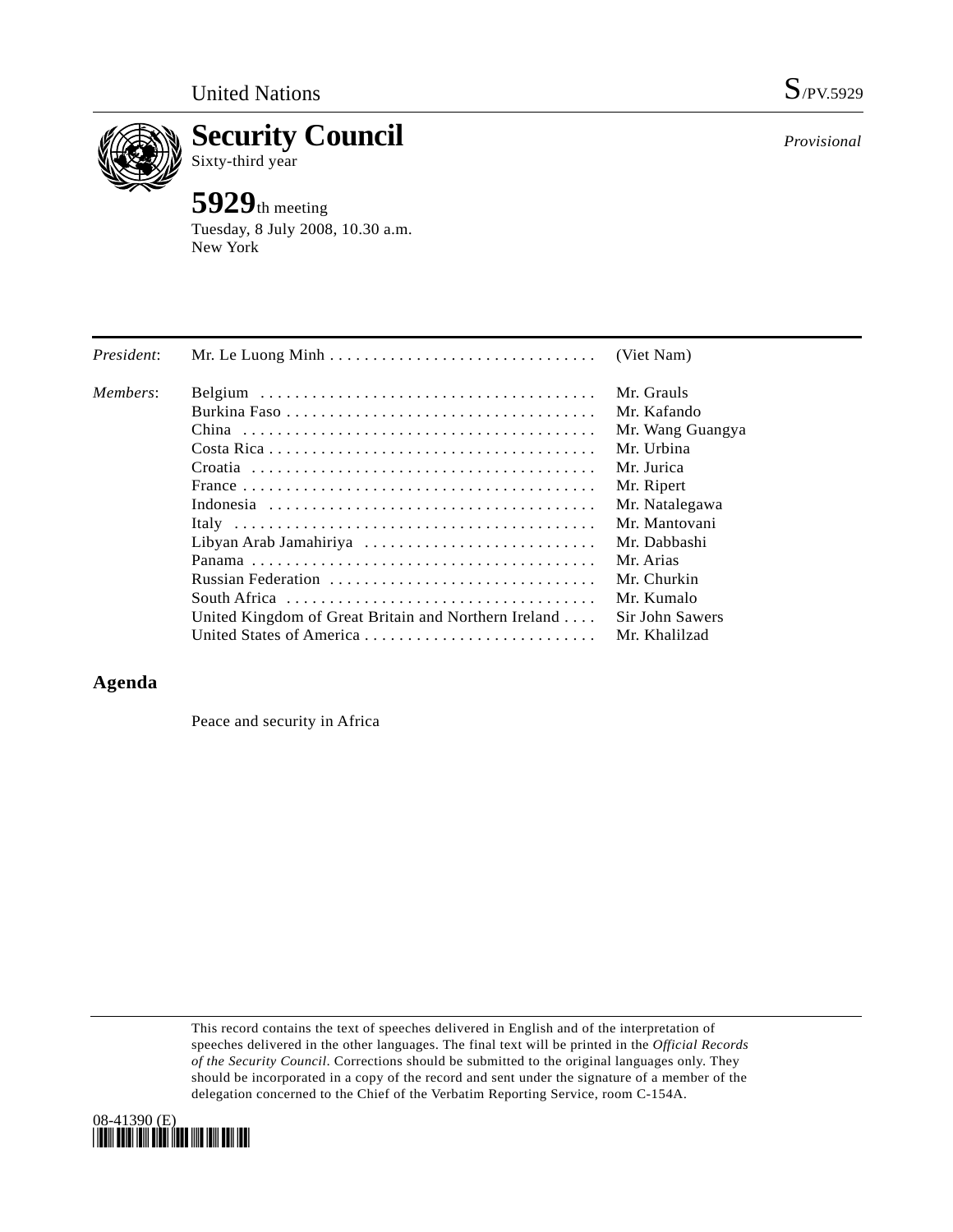*The meeting was called to order at 10.35 a.m.* 

#### **Expression of thanks to the retiring President**

**The President**: As this is the first meeting of the Security Council for the month of July 2008, I should like to take this opportunity to pay tribute, on behalf of the Council, to Ambassador Zalmay Khalilzad, Permanent Representative of the United States of America to the United Nations, for his service as President of the Security Council for the month of June 2008. I am sure I speak for all members of the Council in expressing deep appreciation to Ambassador Khalilzad for the great diplomatic skill with which he conducted the Council's business last month.

## **Adoption of the agenda**

*The agenda was adopted*.

## **Peace and security in Africa**

**The President**: The Security Council will now begin its consideration of the item on its agenda. The Security Council is meeting in accordance with the understanding reached in its prior consultations.

 At this meeting, the Security Council will hear a briefing by the Deputy Secretary-General, Mrs. Asha-Rose Migiro, to whom I give the floor.

**The Deputy Secretary-General**: I would like to thank Council members for this opportunity to brief the Council on the situation in Zimbabwe.

 I have just returned from the African Union summit in Sharm el-Sheikh, where I conveyed to leaders the Secretary-General's message that the crisis in Zimbabwe represents a moment of truth for democracy on the continent. Today, I would like to convey to the Council that the Zimbabwe issue also poses a challenge to the world.

 When an election is conducted in an atmosphere of fear and violence, its outcome cannot have a legitimacy that is built on the will of the people. Consequently, the principle of democracy is at stake. Zimbabwe's flawed elections produced illegitimate results. The seriousness of the situation and its possible consequences have the potential to effect regional peace and security in profound ways.

 Since the last briefing to the Security Council on this question, by Under-Secretary-General Lynn Pascoe (see S/PV.5919), Zimbabwe held a presidential election with only one contender, incumbent President Robert Mugabe, who sought his sixth term in office. The Council will recall that Movement for Democratic Change (MDC) leader Morgan Tsvangirai had been declared the winner, with 47.9 per cent of the vote. As Council members are aware, that result was not enough to avoid a run-off. Mr. Tsvangirai withdrew from the run-off, arguing that State-sponsored violence, intimidation and the killing of over 80 of his supporters made free and fair elections impossible.

 Despite calls for the election to be postponed until proper conditions were in place, including by Secretary-General Ban Ki-moon, second-round elections were held on Friday, 27 June. Unlike in the first round, this time there were no national observers on the ground, as both the Zimbabwe Election Support Network, which had covered the first round in a very efficient manner, and the non-governmental organization Lawyers for Human Rights withdrew, citing the lack of minimal conditions to operate.

 The lack of national observation stripped the elections of a critical measure of transparency and credibility. However, missions from the Southern African Development Community (SADC), the African Union and the Pan-African Parliament were present on the ground. Anticipating increased tensions in the second round, the regional groups had substantially augmented the number of observers for the second round. SADC more than doubled its contingent, deploying over 400 observers, compared to 163 in the first round. The African Union deployed over 60 observers, compared to just under 20 in the first round, and the Pan-African Parliament deployed 30. The United Nations provided logistic and technical support to SADC efforts to increase observation in the second round. The observers included parliamentarians of both the ruling and opposition parties, members of civil society and civil servants. I would like to say a word of appreciation for the work of those observers, many of whom were themselves intimidated and harassed in the conduct of their duties and showed commendable courage.

 On election day, observers reported many irregularities. A serious example is that voters were required to report the serial number of their ballots to Zimbabwe African National Union-Patriotic Front (ZANU-PF) officials, rendering the concept of anonymous voting utterly meaningless. Some people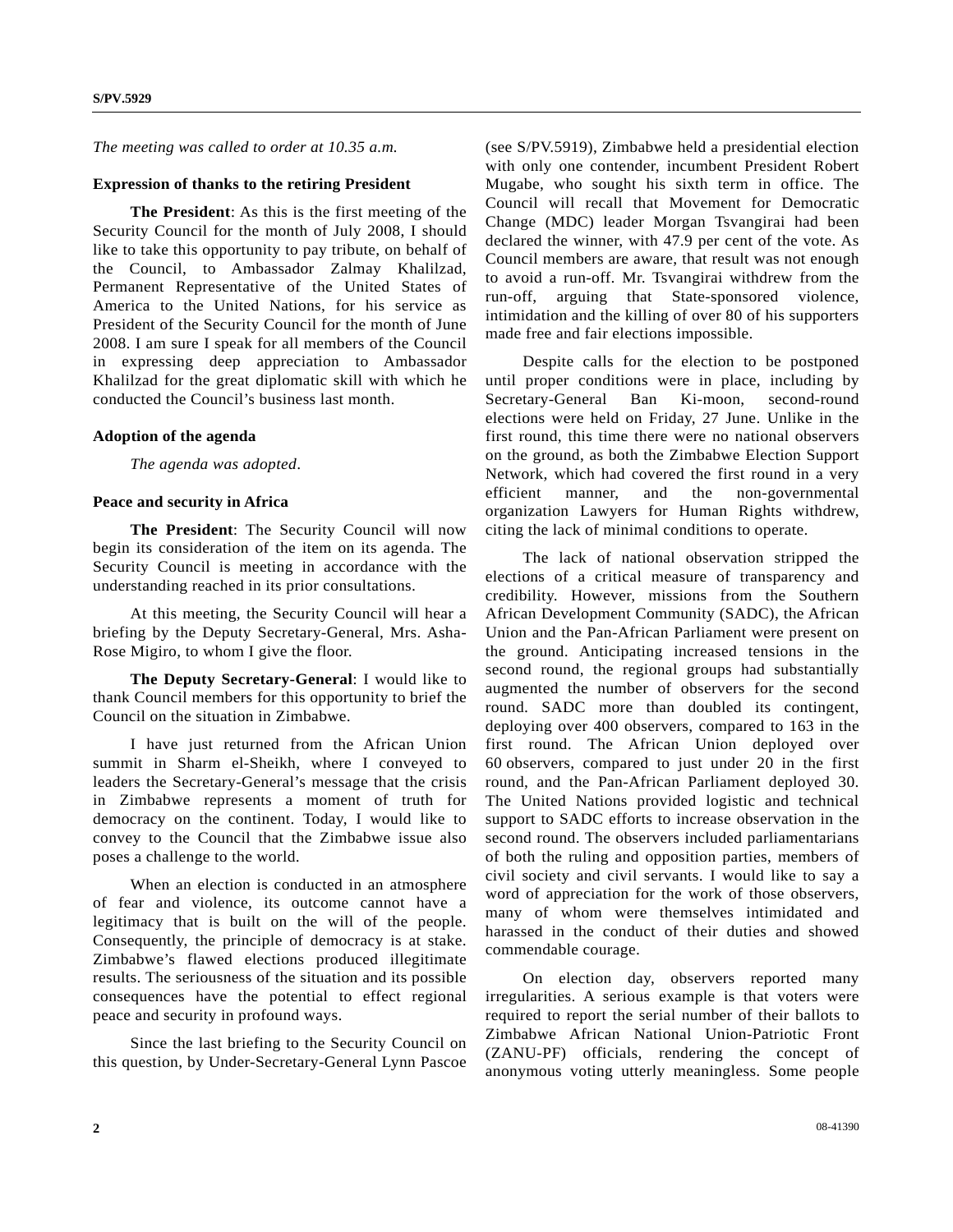spoiled their ballots in protest; spoiled ballots accounted for 5.1 per cent of the total votes. Voting took place on 27 June, and official results stated that President Mugabe had won with 85.5 per cent of the votes. He was inaugurated on 29 June and subsequently travelled to Egypt to participate in the African Union summit.

 It is of note that the three African observer missions present on the ground issued unequivocal condemnations of the electoral process and its results. The Pan-African Parliament observer mission stated that "these elections were not free and fair", and that "Conditions should be put in place for the holding of free, fair and credible elections as soon as possible, in line with the African Union declaration on the principles governing democratic elections".

 The SADC mission stated that the process leading up to the presidential run-off elections did not conform to its principles and guidelines governing democratic elections. In addition, it stated that the election did not represent the will of the people of Zimbabwe. Finally, the African Union observer mission also concluded that the election process fell short of the accepted African Union standards, citing the violence in the run-up to the elections and the lack of access to the media.

 Those observations clearly indicate that the electoral process leading to the declared re-election of President Mugabe was seriously flawed. This profound crisis of legitimacy is further compounded by the paralysis of State institutions. There is currently no functioning parliament. Civil society has been silenced and intimidated. The economy is crippled, with annual inflation reaching 10.5 million per cent by the end of June and unemployment being over 80 per cent, and severe shortages of food and basic services exist. There is an urgent need to restore the rule of law and to start building public institutions.

 It is clear that Zimbabwe will have to go through a political transition, bringing together its people around a common project. It will also need a process of national healing and reconciliation, which should include wide-ranging and participatory national consultations.

 Recognizing that the country is deeply divided and that the political future of Zimbabwe depends on a transitional arrangement promoting national unity, both ZANU-PF and the MDC have accepted a dialogue

towards a negotiated settlement. Talks are ongoing under South African mediation to press for an urgent solution to the current political impasse. President Mbeki has been actively consulting with the concerned parties and is reported to be working towards a direct meeting between President Mugabe and the MDC leader, Mr. Morgan Tsvangirai.

 In my meetings with the African Union Commission Chairperson, Mr. Jean Ping, and other African leaders, some of whom expressed their fear that the situation would deteriorate further, I expressed my appreciation for their efforts thus far and my hope that they would remain fully engaged in helping the people of Zimbabwe. The creation of a government of national unity as a way forward enjoys broad support in the region. In its declaration, the African Union called for SADC efforts to be continued and strengthened by the establishment of a mechanism on the ground to support the mediation efforts. The Secretary-General strongly supports that recommendation and calls for the speedy establishment of such a mechanism. I also reiterated the Secretary-General's offer to put all the means at the disposal of the United Nations at the service of SADC and the African Union to strengthen the mediation process.

 While the willingness of the parties to talk is encouraging, the Secretary-General remains gravely concerned that the situation could deteriorate further, with violence spreading across the country and its effects spilling over into the region. Secretary-General Ban also remains very concerned about the humanitarian situation in the country. If it is not attended to, the food shortage could leave 5.1 million people at great risk.

 The Secretary-General therefore calls on the authorities in Zimbabwe to immediately lift restrictions on humanitarian activities. He also urges them to offer immediate protection to people currently located at the Ruwa transit centre, who were relocated from the South African embassy, where they had taken refuge.

 As the world mobilizes to support a peaceful solution to the crisis and to help Zimbabwe back on the path towards democracy, stability and development, it is the urgent responsibility of the Government of Zimbabwe to protect its citizens and to cease immediately all forms of violence. The victims of the violence experienced in the past weeks deserve justice. Those who perpetrate crimes must be held to account. The United Nations stands ready to play its part in supporting such a process.